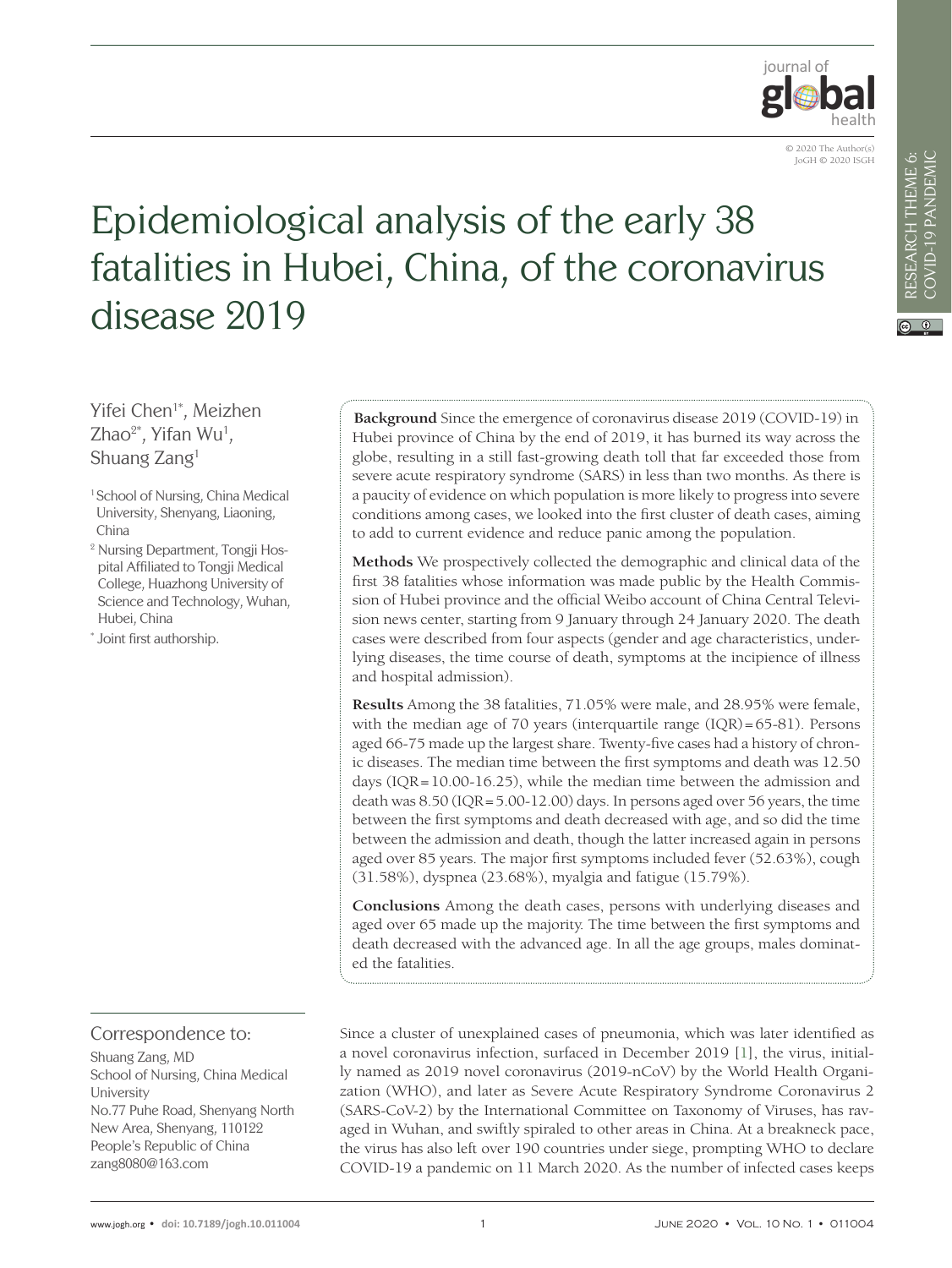RESEARCH THEME 6: COVID-19 PANDEMIC

RESEARCH THEME 6:<br>COVID-19 PANDEMIC

Researchers have been racing against time since the outbreak of the COVID-19, as little was known regarding COVID-19 virus initially. Two viral genome studies had indicated that the novel virus is closely related to SARS-CoV (one research revealing 79.5% and the other 89.1% nucleotide similarity, respectively) [[3](#page-6-2)[,4](#page-6-3)], which is reminiscent of the calamitous SARS outbreak 17 years back. Aside from viral genome studies, researchers also looked into the clinical features and epidemiologic characteristics of COVID-19 cases. Clinical manifestation of COVID-19 ranges from mild symptoms (low-grade fever, fatigue, sore throat, etc.) that resemble a common cold [[5](#page-6-4)], to severe and even fatal respiratory diseases such as acute respiratory distress syndrome [[6\]](#page-6-5). A study that collected more than 70000 cases across China also reported asymptomatic cases of COVID-19 virus infection, accounting for 1.2% of total confirmed cases [[7](#page-6-6)]. After emergence, the virus spread rapidly through human-to-human transmission [[8](#page-6-7)], which was substantiated by a modeling study from Los Alamos National Laboratory indicating the median basic reproductive number (R0) for COVID-1[9](#page-6-8) virus was 5.7 (95% confidence interval (CI)=3.8-8.9) [9]. The mechanism behind the high infectivity of the COVID-19 virus could be explained by a study revealing that COVID-19 virus spike glycoprotein had around 10 to 20-fold higher affinity with angiotensin converting enzyme II (ACE2) receptor that is widely distributed in human organs, than SARS-CoV spike glycoprotein [[10](#page-6-9)]. In addition, the COVID-19 virus spreads mainly from person-to-person contacts via respiratory droplets or contact with infected surfaces or objects [[11](#page-6-10)]. With a combination of high infectivity and easy transmission, the COVID-19 virus poses a great threat to anyone who has close contacts with an infected person, especially within families and to frontline medical staffers [[12\]](#page-6-11). To make things worse, transmission from asymptomatic patients was confirmed by a case report covering a German businessman being infected by his asymptomatic Chinese business partner from Shanghai [[13](#page-6-12)]. WHO issued a warning against possible transmission of COVID-19 virus from infected people before they developed symptoms. These findings have raised concerns across the globe, sounded the alarm of a dire situation, and prompted authorities to ramp up quarantine measures.

To what extent COVID-19 kills remains vague, as literature in terms of case fatality rate is in scarcity. Based on the data compiled by WHO, the overall case fatality rate of COVID-19 globally was initially estimated at around 2% [[14](#page-6-13)], similar with an overall case fatality rate of 2.3% from a study which collected more than 70000 cases in mainland China as of 11 February 2020 [\[7](#page-6-6)]. However, the two case fatality rate figures were much lower than the result yielded from the study of Wang et al. on a case series of 138 consecutive hospitalized COVID-19 patients (mortality: 4.3%) in a hospital in Wuhan, China [[15](#page-6-14)]. The reason that the study of Wang et al. had higher case fatality rate can be attributed to the large scale of the infection in the epicenter of the outbreak (more than 40000 cases in early February 2020), the heavily strained medical system, the lack of protective suits and medical equipment (such as masks, goggles, gloves, and disinfectants). Based on the fact that the death toll of COVID-19 topped that of the SARS outbreak during 2002- 2003 in less than two months, COVID-19 virus infection will deal a more substantial blow to the globe and can be more fear-mongering, than SARS. A look into deaths cases may provide more information to the public and sooth panic, as studies suggested that misinformation and inadequate information contribute to unnecessary public panic and subsequent undesirable responses [[16](#page-7-0),[17](#page-7-1)]. As there is a paucity of evidence on which population is more likely to progress into severe conditions among COVID-19 cases, here, we poured over the first batch of 38 death cases whose information were made public by Health Commission of Hubei province as of 24 January 2020, one day into city lockdown in Wuhan, with the purpose to add a new facet to current evidence.

## **METHODS**

## Source of data

Data of COVID-19 death cases in Hubei were extracted prospectively from the website of Health Commission of Hubei province [[18](#page-7-2)] and the official Weibo (China's equivalent of Twitter) account of China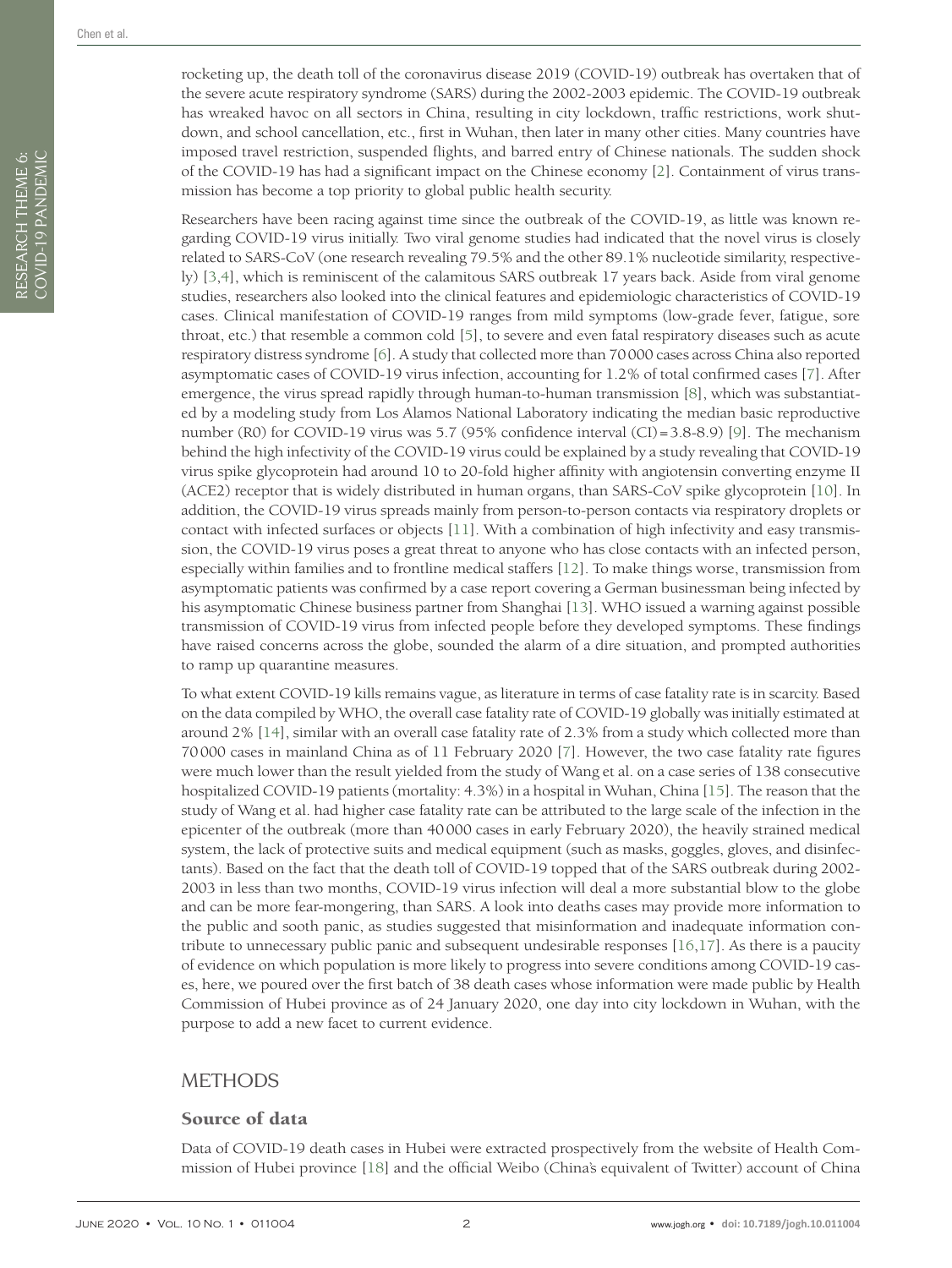Central Television news center [19], starting from 9 January 2020, when the first deceased patient was reported, through 24 January 2020, when the 38<sup>th</sup> was registered. Since 25 January 2020 the number of death cases has been surging, and the Health Commission of Hubei province has stopped making public the information of death cases. Therefore, data collection was terminated at that point.

#### Statistical analysis

Microsoft Excel 2016 (Microsoft, Redmond, WA, USA) and SPSS 23.0 software (IBM Corp., Armonk, IL, USA) was used for data analysis. The death cases were described from four aspects (gender and age characteristics, underlying diseases, death time distribution, and symptoms at the incipience of illness and hospital admission). Frequencies (%) and median (interquartile ranges [IQR]) were used to describe the data.

## RESULTS

#### Gender and age characteristics

As of 24 January 2020, the overall case fatality rate for COVID-19 was 5.3% in Hubei. Among the fatalities, there were 27 males, and 11 females, with a male to female ratio of 2.45:1. The youngest age was 36 years, and the oldest age was 89 years, with the median age being 70 years (IQR=65-81). The

median age for females and males both stood at 70, though IQR ranged from 66 to 80 for the former, and from 65 to 81 for the latter, respectively. Distribution of 38 fatalities by genders and age groups was shown in **[Figure 1](#page-2-0)**. There were 14 cases aged 66-75 years, making up the largest share of 36.84%. Coming next was 10 cases aged 76-85, accounting for 26.31%. The same pattern was found for genders, with 66- 75 years forming the largest share of 33.33% in males, vs 45.46% in females alone, and 76-85 years the second largest (22.22% in males, vs 36.36% in females alone).

<span id="page-2-0"></span>

**Figure 1.** Distribution of 38 fatalities by genders and age groups.

<span id="page-2-1"></span>**Table 1.** Statistics of the underlying diseases of 38 dead cases\*

| <b>UNDERLYING DISEASES</b>            | <b>CASES</b>  |
|---------------------------------------|---------------|
| Hypertension                          | 15            |
| Diabetes                              | 11            |
| Coronary heart disease                | 4             |
| Chronic bronchitis                    | 3             |
| Cerebral infarction                   | 3             |
| Parkinson disease                     | $\mathcal{L}$ |
| Cerebromalacia                        | 1             |
| Frequent ventricular premature beat   | 1             |
| Coronary stenting                     | 1             |
| Chronic renal insufficiency           | 1             |
| Chronic obstructive pulmonary disease | 1             |
| Tuberculosis                          | 1             |
| Schizophrenia                         | 1             |
| Colon cancer                          | 1             |
| Gallstone                             | 1             |
| Cirrhosis                             | 1             |
| Fracture                              | 1             |
| Hip replacement                       | 1             |
| Primary myelofibrosis                 | 1             |
|                                       |               |

\*Note: Some death cases have two or more underlying diseases before death.

Underlying diseases

Among the death cases, 25 had underlying diseases, including 16 males and nine females, accounting for 65.78% of the total. There were 15 cases of hypertension, 11 cases of diabetes, four cases of coronary heart disease, three cases of chronic bronchitis, two cases of cerebral infarction, and two cases of Parkinson disease. Other diseases included chronic obstructive pulmonary disease, tuberculosis, frequent ventricular premature beats, colon cancer, gallstone, cirrhosis, chronic renal insufficiency, fracture, hip replacement, etc., all keeping a tally of one case, respectively (**[Table 1](#page-2-1)**). Among all the death cases, 17 had one or two underlying diseases, and eight had more than three underlying diseases.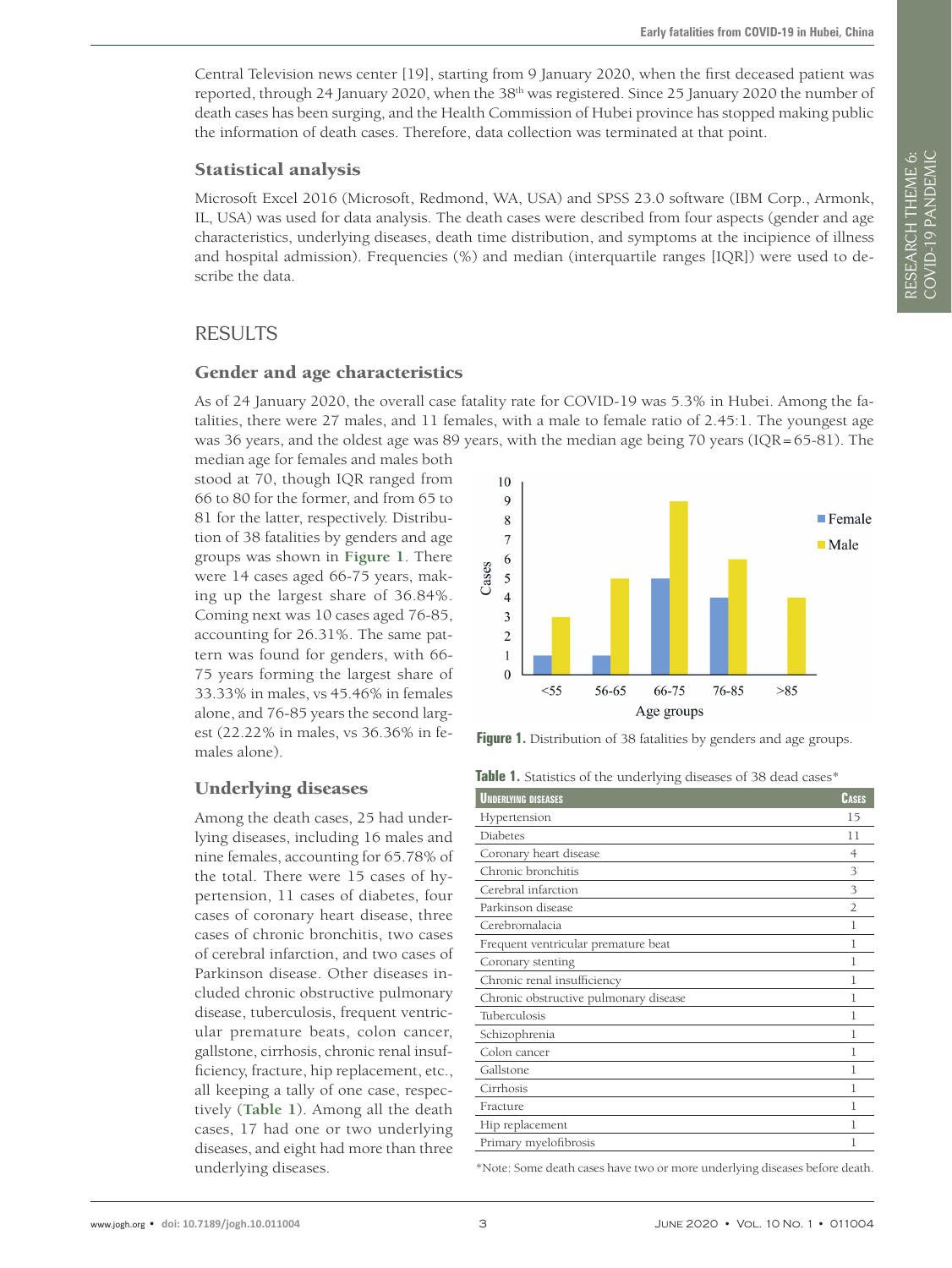RESEARCH THEME 6: COVID-19 PANDEMIC

RESEARCH THEME 6:<br>COVID-19 PANDEMIC

#### Distribution of death time

Among the 38 fatalities, the first case died on 9 January, and the last in the batch died on 24 January 2020, with the period stretching 15 days, during which, the death toll didn't show apparent regularity.

To understand the evolution of death, we defined the first symptom day fell on the date on which the patients started to feel their symptoms. We described the period between the first symptom day and the death date as days from the first symptom to death and the period between the date of admission and death as days from admission to death.

The median time from the first symptom to death was 12.50 days (IQR=10.00-16.25). As for male dead patients, the median time from the first symptom to death was 13.00 days (IQR=11.00-17.00), and for the females, the median time from the first symptom to death was 11.00 days (IQR=9.00-14.00).

The median time from admission to death was 8.50 days (IQR=5.00-12.00). As for male dead patients, the median time from admission to death was 9.00 days (IQR = 5.00-13.00), and for the females, the median time from admission to death was 7.00 days (IQR=5.00- 11.00).

Days from the first symptom to death tailed off over the age groups of 56-65, 66-75, 75-85, and >85, while the days from admission to death had a similar pattern over the age groups of 56-65, 66-75, 75-85, but rebounded in persons aged over 85 (**[Figure 2](#page-3-0)**). 66% of the cases died within nine to 15 days since they felt the first symptoms.

<span id="page-3-0"></span>

Death cases  $\blacksquare$  Days from first symptom to death  $\blacksquare$  Days from admission to death

<span id="page-3-2"></span>Figure 2. Days from the first symptom to death and days from admission to death among different age groups.

#### The main symptoms

Fever and cough were the main reported symptoms at the onset of illness among the 38 early death cases. Twenty patients first complained of a fever, 12 of coughs, 9 of dyspnea, 6 of chest tightness, 6 of myalgia and fatigue, accounting for 52.63%, 31.58%, 23.68%, 15.79%, and 15.79%, respectively. Oth-

er symptoms included headache, dizziness, chills, and intermittent diarrhea, each keeping a tally of one case.

Fever and dyspnea were the main reported symptoms at hospital admission among the 38 early death cases. Twenty-five patients complained of a fever, 23 of dyspnea, 16 of coughs, 10 of chest tightness, and 6 had the complaints of myalgia and fatigue, accounting for 65.79%, 60.53%, 42.11%, 26.32%, and 15.79%, respectively. Other symptoms are shown in **[Table 2](#page-3-1)**.

#### <span id="page-3-1"></span>**Table 2.** The symptoms of 38 deaths.

| <b>SYMPTOMS</b>       | <b>SYMPTOMS AT THE ONSET OF</b><br>ILLNESS ( $N = 25$ ) | <b>SYMPTOMS AT HOSPITAL</b><br>ADMISSION ( $N = 38$ ) |
|-----------------------|---------------------------------------------------------|-------------------------------------------------------|
| Fever                 | 20                                                      | 25                                                    |
| Cough                 | 12                                                      | 16                                                    |
| Dyspnea               | 9                                                       | 23                                                    |
| Chest tightness       | 6                                                       | 10                                                    |
| Myalgia and fatigue   | б                                                       | 6                                                     |
| Delirium              | Ω                                                       |                                                       |
| Headache              |                                                         |                                                       |
| <b>Dizziness</b>      |                                                         |                                                       |
| Chills                |                                                         |                                                       |
| Intermittent diarrhea |                                                         |                                                       |

## **DISCUSSION**

As of 24 January 2020, the initial overall case fatality rate in Hubei Province reached 5.3%. Later on, newly reported cases in China saw a sharp rise, but the overall case fatality rate has dwindled. As of 11 February, the overall fatality rate in Hubei province was 2.9% [\[7](#page-6-6)], which was far lower than the results of our study. The later declining overall case fatality rate was on one part attributed to the effective treatment of COVID-19 as thousands of medical workers from other parts of China poured into Hubei Province to aid their fellow workers battling the coronavirus. On the other part, there was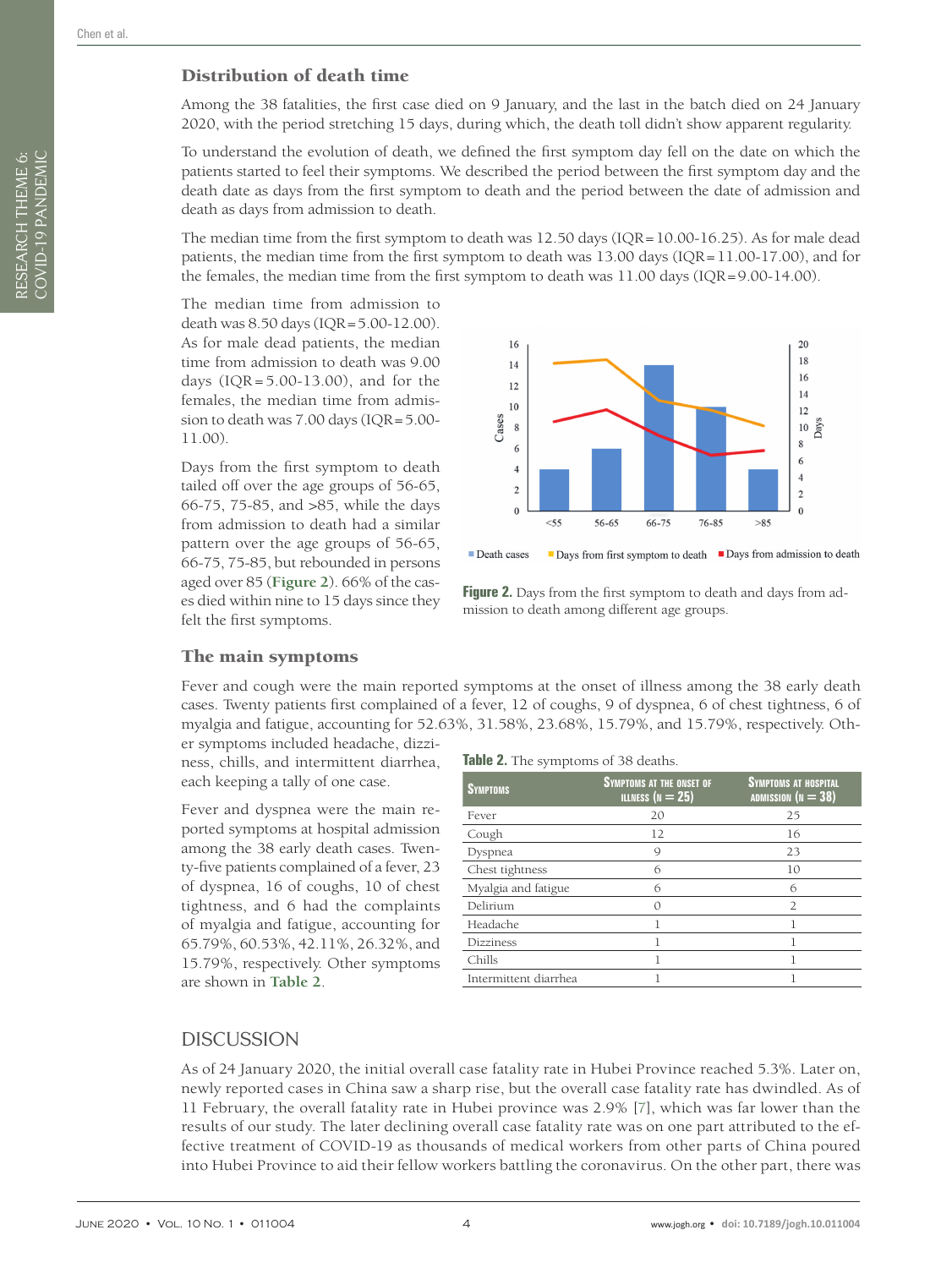a substantial shortage of test kits at the early stage of the COVID-19 outbreak, making it challenging to identify the infected cases [[20](#page-7-3)]. Afterward, the test kits were supplied in a large amount, making the number of confirmed patients grow significantly. Besides, with a continuous flow of medical resources and personnel into the epicenter and the sweeping screening of infected persons in the communities, the infections were identified and admitted to the hospitals (including Fangcang shelter hospitals) speedily, reducing the possibility of becoming severe and preventing the widespread of the coronavirus in communities. We discussed the epidemiological characteristics of 38 cases in the early stage of the disease from the following four parts.

#### Gender and age characteristics

71.05% of the deaths were male, considerably more than female, which is consistent with the findings of Wang W et al. [\[21](#page-7-4)]. Single-cell sequencing of COVID-19 virus receptors at Tongji University found that Asian men were more likely to be infected with COVID-19 virus [\[22](#page-7-5)], and a study of 8866 cases nationwide also found that the death rate of men was more than three times that of women [[23](#page-7-6)]. The reason that male dominated the fatalities could be explained by the fact that percentage of ACE2 level in men is higher than in women [[23](#page-7-6)], rendering men more susceptible to COVID-19 virus.

In addition, COVID-19 virus-infected people tend to be older ones [[24\]](#page-7-7). In a recent *Lancet* article (15 February 2020) [\[6\]](#page-6-5), 53% of the confirmed cases had chronic underlying diseases, and the median age was 55.5 years, indicating that the middle and old aged patients with chronic underlying diseases were more likely to contract the COVID-19 virus.

#### Underlying diseases

From experience, we can see that patients with chronic underlying diseases are indeed more likely to have disease deterioration or even death. Among the death cases, persons with underlying diseases and aged over 65 made up of the majority. Hence, we developed a speculation that COVID-19 could worsen in elderly persons with underlying diseases and even more easily progress to death. This is mainly due to the dwindling immunity in the elderly, especially in those with underlying diseases, which directly renders senior people more likely to be in a state of frailty and more vulnerable to infections [[25](#page-7-8)], and subsequently leads to worsening of the disease [\[26](#page-7-9)].

Among the death cases, persons with hypertension and /or diabetes made up the largest share, which could be explained by the fact that hypertension and diabetes top the chronic disease chart in China [[27](#page-7-10)]. ACE2 is a crucial regulator of the renin-angiotensin system, and plays a regulatory role in the central regulation of blood pressure and cardiovascular function and could become an attractive target for the treatment of hypertension [[28](#page-7-11)[,29\]](#page-7-12). COVID-19 virus uses the receptor ACE2 to enter into target cells [[30](#page-7-13)], precisely the same as SARS-CoV. Turner et al. [[31](#page-7-14)] found that SARS-CoV infection affects the function of ACE2, so we speculate that the COVID-19 virus will also impair the function of ACE2, and then manipulate the regulation of blood pressure, and have a negative impact on patients with hypertension. On the other hand, hypertension can cause vascular damage. In patients with hypertension, increased vascular stiffness and decreased elasticity are common, followed by vascular remodeling and stenosis [[32](#page-7-15)]. The pathological results of patients with COVID-19 showed that pulmonary vessels endothelial swelling, luminal stenosis and occlusion, leading to acute lung dysfunction [[31](#page-7-14)]. The coexistence of hypertension and COVID-19 is a very unfavorable factor to induce lung dysfunction, which is prone to aggravate the condition and even result in death. ACE2 gene can also be expressed in the pancreatic islets. A study showed that the binding of SARS-CoV to ACE2 damages islets and causes acute diabetes [[33](#page-7-16)]. COVID-19 virus may also exert such a negative effect on islets through the same mechanism. In persons with preexisting diabetes, the damage of islets by COVID-19 virus could be more severe, and even fatal [\[4](#page-6-3),[34](#page-7-17),[35](#page-7-18)]. In addition, ACE2 is rich in the lungs, heart, kidney, intestine, and testicles, etc. Once COVID-19 virus gains entry into the human body, more organs could be attacked by the virus through blood circulation over time [[36](#page-7-19)]. Therefore, early diagnosis of COVID-19 before it progresses into severe conditions is an important measure for older people who have developed a fever and respiratory symptoms [[24\]](#page-7-7). Other measures including reducing chances of exposure to infected cases (eg, banning visits to nursing home residents, avoiding gatherings), early isolation and treatment of symptomatic confirmed cases can be beneficial to the elderly population, especially those with preexisting underlying diseases.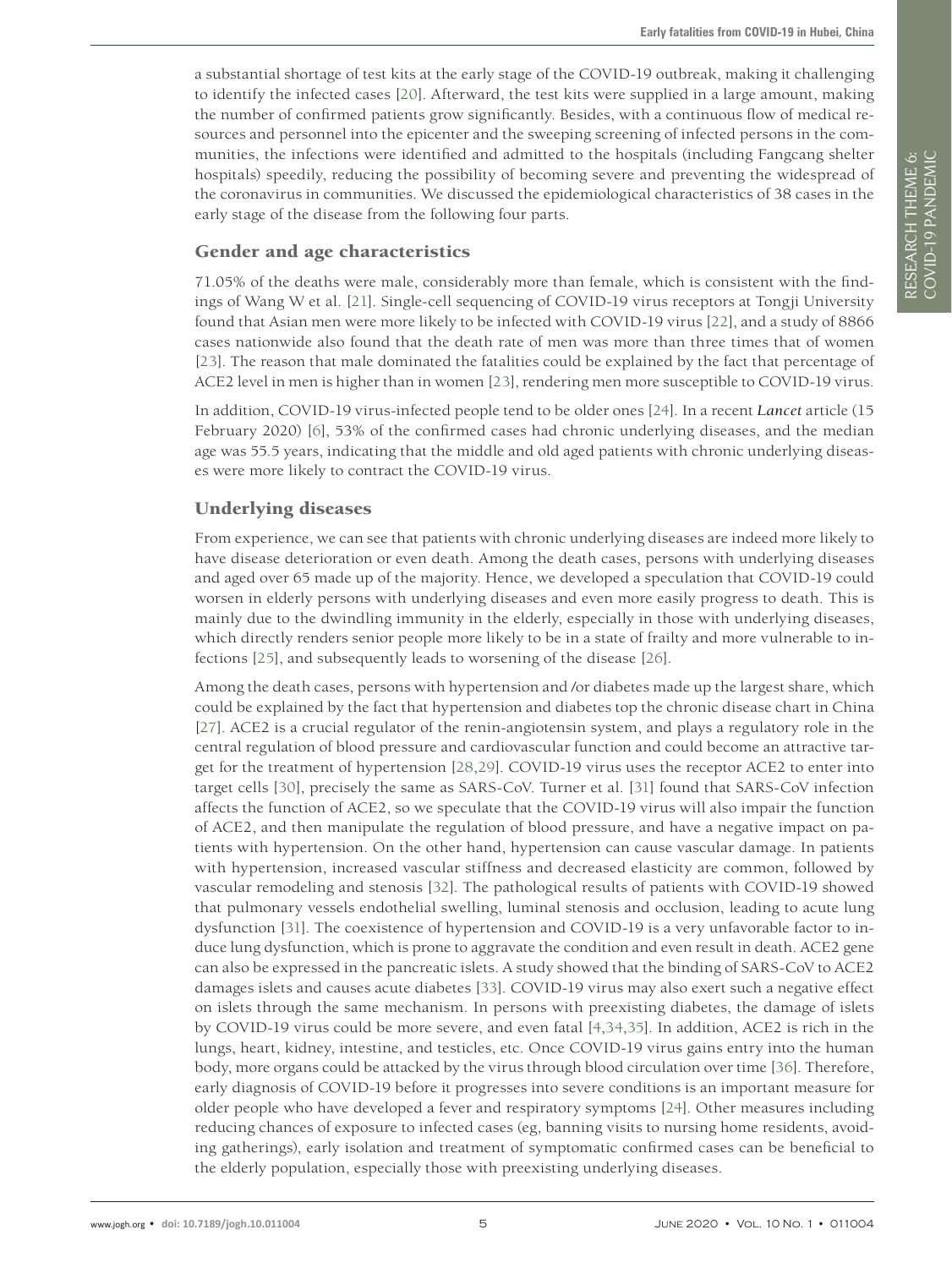### Time distribution of death

In this study, the number of deaths did not show obvious regularity with time within two weeks. In addition, the COVID-19 virus infection rate has been spiking up since 20 January. According to the data of the National Health and Health Commission [[37](#page-7-20)] and the results from our study, we make the following speculation: the cases gradually became infected around the end of December according to a median 7-day incubation period and a median 12.5-day period from the first symptom to death [[20\]](#page-7-3). If we take the later reported maximum incubation period of 38 days into account [[38](#page-7-21)], a considerable part of them may have been infected in November. Besides, the difference in immune resistance between different genders and ages is also an important reason for the irregular distribution of the time of death [[39](#page-7-22)].

However, from **[Figure 2,](#page-3-2)** it can be concluded that with the increase of age, the days from hospital admission to death and the days from the first symptom to death gradually reduced indeed, which shows that COVID-19 poses a great threat to elderly patients [\[40\]](#page-7-23). Our study also shows that the days from hospital admission to death rebounded in persons aged over 85 years. Since there were only 4 cases aged over 85 years, the finding needs further validation from long-term, large-scale cohort studies.

#### The main symptoms

Studies have indicated that viral infection in the early stage mainly shows upper respiratory tract infection, manifested as fever, headache, and cough [[41](#page-7-24)]. Huang et al. found a similar result that 98% of the patients with COVID-19 experienced fever, 76% had a cough, and 55% had dyspnea as the first symptom, respectively [\[42](#page-7-25)]. However, among the deaths up to 24 January, 52.63% had a fever, 31.58% had a cough, and 23.68% had dyspnea, as the first symptom. It can be seen that not all infected cases have high body temperature as the first symptom, and the temperature change of old people is not very significant compared with young ones even when they have infectious diseases [\[43](#page-7-26)]. Among the severely infected elderly, 20%~30% of them have no fever or slow response to fever, which is often a sign of poor prognosis [\[44\]](#page-7-27), and hinders early detection of infection and brings more potential risks to the elderly. Therefore, the early repeated examination is a valid response [[45](#page-7-28)]. However, symptoms changed at the time of admission, with 65.79% of patients showing fever, 60.53% dyspnea, 42.11% cough, indicating dyspnea became the second major symptom. As for the COVID-19 virus infection, severe patients will have chest discomfort, progressive dyspnea, or acute respiratory distress syndrome symptoms [[46](#page-8-0)], which indicates the aggravation of the disease. As a result, the proportion of dyspnea symptoms was slightly higher than other symptoms in our deaths. Also, although there were cases with limb myalgia and fatigue, headache, and other initial symptoms came in a small quantity, it does not mean that COVID-19 cases presenting the symptoms are in mild condition. There is still the possibility of progression to death, which should arouse the vigilance of medical staff [[47](#page-8-1)].

The emergence of a new infectious disease poses a particular challenge to epidemiologic research, as identifying the characteristics of the disease and infection prevention and control of an epidemic is a step-by-step process. During the period from 17 to 20 January 2020, the number of confirmed cases of COVID-19 increased 10-fold [[48](#page-8-2)], indicating high infectivity of the novel coronavirus [\[49](#page-8-3)]. Such a disease needs to be contained, or at least the spread of it needs to be reined in time. Otherwise, the medical system will face enormous pressure, and a large number of infected patients will inevitably die due to the lack of timely treatment. During the COVID-19 outbreak, it is necessary to strengthen the training of medical personnel from all levels of medical institutions, especially those serving at hospitals designated as the treatment center for the disease. At the same time, it is necessary to invest a multitude of resources in outpatient and emergency departments to detect patients to improve the treatment conditions and the capacity to house severe cases. Since the elderly and people with underlying diseases are most vulnerable to the attack of coronavirus, and often have serious consequences [[50](#page-8-4)], it is urgent to ramp up protection and prevention measures for the elderly, especially those with chronic underlying diseases. It also warns us that in the face of an unknown disease, the protection of vulnerable people is essential.

This study has some limitations. First, the data of this study came from the panel data of the official website of the Health Commission of Hubei province, so the clinical information of the cases collected is limited. Second, as our study focused on the deaths in the early stage of the outbreak, and the fatalities constitute only a tiny fraction of the overall still-hiking death toll, the specific relationship between male and female, and the variations in the time window from onset to death, and from admission to death among different age groups needs more large-scale studies .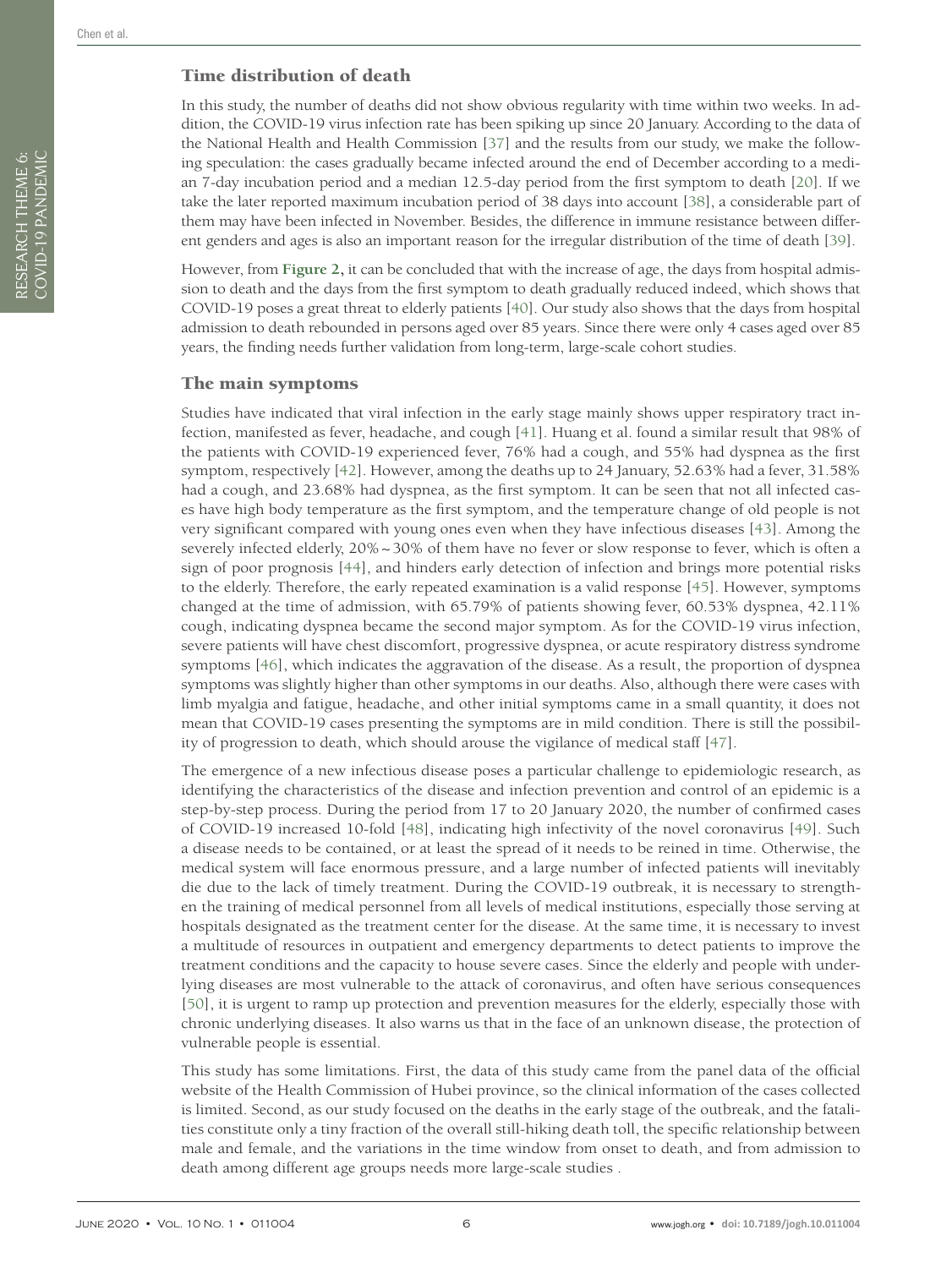## CONCLUSIONS

This study represents characteristics of the earliest deaths in the early outbreak for COVID-19 using the panel data in China. We found that the elderly and people with underlying diseases dominated the death cases, and the days from the first symptom to death gradually shortened with the increase of age. In different age groups, the male fatality count is higher than that of female.

**Acknowledgments**:We are thankful for all the health workers involved in the COVID-19 outbreak response.

**Ethics approval:** This study used publicly available information with no personal identifiers. Therefore, informed consent and ethical approval were waived.

**Availability of data and materials**: The dataset analyzed in this study were currently available in the website of Health Commission of Hubei province(http://wjw.hubei.gov.cn)and the official Weibo(China's equivalent of Twitter)account of CCTV news center(https://weibo.com/u/2656274875).

**Funding**: This research was supported by the 2020 anti-COVID-19 program of China Medical University (Grant No. 23).

**Authorship contributions**: YC, MZ and SZ designed and conceptualized the study. YC and MZ collected the data. YC conducted data analysis. YC, MZ and SZ interpreted the data. YC, MZ, and YW, prepared the first version of the manuscript. All authors reviewed and provided comments on subsequent drafts and approved the final version of the manuscript.

**Competing interests**: The authors have completed the Unified Competing Interest form at www.icmje.org/ coi\_ disclosure.pdf (available on request from the corresponding author) and declare no conflict of interest.

- <span id="page-6-0"></span>1 The 2019-nCoV Outbreak Joint Field Epidemiology Investigation Team, Li Q. Notes from the field: an outbreak of NCIP (2019-nCoV) infection in China – Wuhan, Hubei Province, 2019-2020. China CDC Weekly. 2020;2:79-80.
- <span id="page-6-1"></span>2 Wei J. Economic turning point to appear in March despite coronavirus. Available: [http://www.cciee.org.cn/thinktank4en/](http://www.cciee.org.cn/thinktank4en/detail.aspx?newsid=17631&tid=691) [detail.aspx?newsid=17631&tid=691.](http://www.cciee.org.cn/thinktank4en/detail.aspx?newsid=17631&tid=691) Accessed: 16 February 2020.
- <span id="page-6-2"></span>3 Zhou P, Yang XL, Wang XG, Hu B, Zhang L, Zhang W, et al. A pneumonia outbreak associated with a new coronavirus of probable bat origin. Nature. 2020;579:270-3[. Medline:32015507](https://www.ncbi.nlm.nih.gov/entrez/query.fcgi?cmd=Retrieve&db=PubMed&list_uids=32015507&dopt=Abstract) [doi:10.1038/s41586-020-2012-7](https://doi.org/10.1038/s41586-020-2012-7)
- <span id="page-6-3"></span>4 Wu F, Zhao S, Yu B, Chen YM, Wang W, Song ZG, et al. A new coronavirus associated with human respiratory disease in China. Nature. 2020;579:265-9[. Medline:32015508](https://www.ncbi.nlm.nih.gov/entrez/query.fcgi?cmd=Retrieve&db=PubMed&list_uids=32015508&dopt=Abstract) [doi:10.1038/s41586-020-2008-3](https://doi.org/10.1038/s41586-020-2008-3)
- <span id="page-6-4"></span>5 Government of Canada. Coronavirus disease (COVID-19): Symptoms and treatment. Clinical manifestation of COVID-19. Available: https://www.canada.ca/en/public-health/services/diseases/2019-novel-coronavirus-infection/symptoms.html. Accessed: 25 February 2020.
- <span id="page-6-5"></span>6 Chen N, Zhou M, Dong X, Qu JM, Gong FY, Yang H, et al. Epidemiological and clinical characteristics of 99 cases of 2019 novel coronavirus pneumonia in Wuhan, China: a descriptive study. Lancet. 2020;395:507-13[. Medline:32007143](https://www.ncbi.nlm.nih.gov/entrez/query.fcgi?cmd=Retrieve&db=PubMed&list_uids=32007143&dopt=Abstract) [doi:10.1016/S0140-6736\(20\)30211-7](https://doi.org/10.1016/S0140-6736(20)30211-7)
- <span id="page-6-6"></span>7 The Novel coronavirus Pneumonia Emergency Response Epidemiology Team, Chinese Center for Disease Control and Prevention. The epidemiologic characteristics of an outbreak of 2019 Novel coronavirus diseases (COVID-19) in China. Zhonghua Liu Xing Bing Xue Za Zhi. 2020;41:145-51[. Medline:32064853](https://www.ncbi.nlm.nih.gov/entrez/query.fcgi?cmd=Retrieve&db=PubMed&list_uids=32064853&dopt=Abstract)
- <span id="page-6-7"></span>8 Guan WJ, Ni ZY, Hu Y, Liang WH, Ou CQ, He JX, et al. Clinical characteristics of coronavirus disease 2019 in China. N Engl J Med. 2020. Epub ahead of print. [Medline:32109013](https://www.ncbi.nlm.nih.gov/entrez/query.fcgi?cmd=Retrieve&db=PubMed&list_uids=32109013&dopt=Abstract) [doi:10.1056/NEJMoa2002032](https://doi.org/10.1056/NEJMoa2002032)
- <span id="page-6-8"></span>9 Sanche S, Lin YT, Xu C, Romero-Severson E, Hengartner N, Ke R. High contagiousness and rapid spread of Severe Acute Respiratory Syndrome Coronavirus 2. Emerg Infect Dis. 2020. Epub ahead of print. [Medline:32255761](https://www.ncbi.nlm.nih.gov/entrez/query.fcgi?cmd=Retrieve&db=PubMed&list_uids=32255761&dopt=Abstract) [doi:10.3201/](https://doi.org/10.3201/eid2607.200282) [eid2607.200282](https://doi.org/10.3201/eid2607.200282)
- <span id="page-6-9"></span>10 Wrapp D, Wang N, Corbett KS, Goldsmith JA, Hsieh CL, Abiona O, et al. Cryo-EM structure of the 2019-nCoV spike in the prefusion conformation. Science. 2020;367:1260-3[. Medline:32075877](https://www.ncbi.nlm.nih.gov/entrez/query.fcgi?cmd=Retrieve&db=PubMed&list_uids=32075877&dopt=Abstract) [doi:10.1126/science.abb2507](https://doi.org/10.1126/science.abb2507)
- <span id="page-6-10"></span>11 Chinese National Health Commission. Diagnosis and management of COVID-19 (7th version-revised). Available: [http://www.nhc.gov.cn/yzygj/s7653p/202003/46c9294a7dfe4cef80dc7f5912eb1989.shtml.](http://www.nhc.gov.cn/yzygj/s7653p/202003/46c9294a7dfe4cef80dc7f5912eb1989.shtml) Accessed: 5 March 2020.
- <span id="page-6-11"></span>12 Burchard GD. Importation of rare but life-threatening and highly contagious diseases. Current situation and outlook. [In German]. Internist (Berl). 2015;56:1149-61. [Medline:26391557](https://www.ncbi.nlm.nih.gov/entrez/query.fcgi?cmd=Retrieve&db=PubMed&list_uids=26391557&dopt=Abstract) [doi:10.1007/s00108-015-3776-y](https://doi.org/10.1007/s00108-015-3776-y)
- <span id="page-6-12"></span>13 Rothe C, Schunk M, Sothmann P, Bretzel G, Froeschl G, Wallrauch C, et al. Transmission of 2019-nCoV infection from an asymptomatic contact in Germany. N Engl J Med. 2020;382:970-1[. Medline:32003551](https://www.ncbi.nlm.nih.gov/entrez/query.fcgi?cmd=Retrieve&db=PubMed&list_uids=32003551&dopt=Abstract) [doi:10.1056/NEJMc2001468](https://doi.org/10.1056/NEJMc2001468)
- <span id="page-6-13"></span>14 World Health Organization. Novel coronavirus (2019-nCoV) situation report. Available: [https://www.who.int/emergen](https://www.who.int/emergencies/diseases/novel-coronavirus-2019/situation-reports/)[cies/diseases/novel-coronavirus-2019/situation-reports/](https://www.who.int/emergencies/diseases/novel-coronavirus-2019/situation-reports/). Accessed: 20 February 2020.
- <span id="page-6-14"></span>15 Wang D, Hu B, Hu C, Zhu F, Liu X, Zhang J, et al. Clinical characteristics of 138 hospitalized patients with 2019 novel coronavirus-infected pneumonia in Wuhan, China. JAMA. 2020. Epub ahead of print. [Medline:32031570](https://www.ncbi.nlm.nih.gov/entrez/query.fcgi?cmd=Retrieve&db=PubMed&list_uids=32031570&dopt=Abstract) [doi:10.1001/](https://doi.org/10.1001/jama.2020.1585) [jama.2020.1585](https://doi.org/10.1001/jama.2020.1585)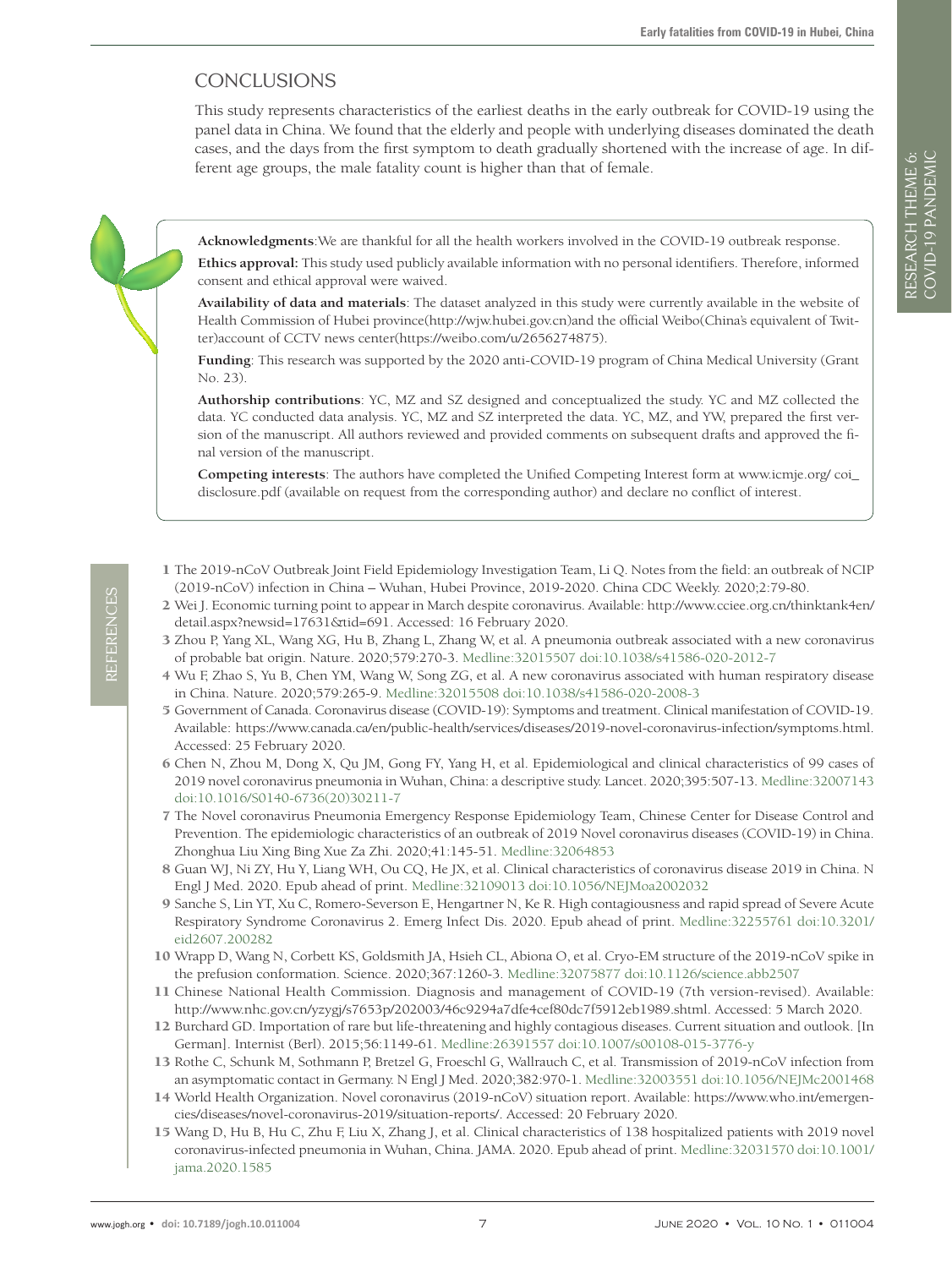REFERENCES REFERENCES

- <span id="page-7-1"></span><span id="page-7-0"></span>17 Lin L, Savoia E, Agboola F, Viswanath K. What have we learned about communication inequalities during the H1N1 pandemic: a systematic review of the literature. BMC Public Health. 2014;14:484. Epub ahead of print[. Medline:24884634](https://www.ncbi.nlm.nih.gov/entrez/query.fcgi?cmd=Retrieve&db=PubMed&list_uids=24884634&dopt=Abstract)  [doi:10.1186/1471-2458-14-484](https://doi.org/10.1186/1471-2458-14-484)
- <span id="page-7-2"></span>18 Health Commission of Hubei province. Briefing on COVID-19 by Hubei Health Commission. Available: [http://wjw.hu](http://wjw.hubei.gov.cn)[bei.gov.cn](http://wjw.hubei.gov.cn). Accessed: 30 January 2020.
- 19 The official microblog of CCTV news center. New deaths in Wuhan. Available: [https://weibo.com/u/2656274875.](https://weibo.com/u/2656274875) Accessed: 25 January 2020.
- <span id="page-7-3"></span>20 Li Q, Guan X, Wu P, Wang X, Zhou L, Tong Y, et al. Early transmission dynamics in Wuhan, China, of novel coronavirus-infected pneumonia. N Engl J Med. 2020;382:1199-207. [doi:10.1056/NEJMoa2001316](https://doi.org/10.1056/NEJMoa2001316)[. Medline:31995857](https://www.ncbi.nlm.nih.gov/entrez/query.fcgi?cmd=Retrieve&db=PubMed&list_uids=31995857&dopt=Abstract)
- <span id="page-7-4"></span>21 Wang W, Tang J, Wei F. Updated understanding of the outbreak of 2019 novel coronavirus (2019-nCoV) in Wuhan, China. J Med Virol. 2020;92:441-7. [doi:10.1002/jmv.25689](https://doi.org/10.1002/jmv.25689)[. Medline:31994742](https://www.ncbi.nlm.nih.gov/entrez/query.fcgi?cmd=Retrieve&db=PubMed&list_uids=31994742&dopt=Abstract)
- <span id="page-7-5"></span>22 Zhao Y, Zhao Z, Wang Y, Zhou Y, Ma Y, Zuo W, et al. Single-cell RNA expression profiling of ACE2, the putative receptor of Wuhan 2019-nCov. bioRxiv. 2020. Epub ahead of print. [doi:10.1101/2020.01.26.919985.](https://doi.org/10.1101/2020.01.26.919985)
- <span id="page-7-6"></span>23 Yang Y, Lu Q, Liu M, Wang Y, Zhang A, Jalali N, et al. Epidemiological and clinical features of the 2019 novel coronavirus outbreak in China. mdRxiv. 2020. Epub ahead of print. [doi:10.1101/2020.02.10.20021675](https://doi.org/10.1101/2020.02.10.20021675)
- <span id="page-7-7"></span>24 Kaiyuan S, Jenny C, Cecile V. Early epidemiological analysis of the coronavirus disease 2019 outbreak based on crowdsourced data: a population-level observational study. Lancet. 2020. Epub ahead of print. [doi:10.1016/S2589-](https://doi.org/10.1016/S2589-7500(20)30026-1) [7500\(20\)30026-1.](https://doi.org/10.1016/S2589-7500(20)30026-1)
- <span id="page-7-8"></span>25 Orkaby AR, Nussbaum L, Ho YL, Gagnon D, Quach L, Ward R, et al. The burden of frailty among U.S. veterans and its association with mortality, 2002-2012. J Gerontol A Biol Sci Med Sci. 2019;74:1257-64[. Medline:30307533](https://www.ncbi.nlm.nih.gov/entrez/query.fcgi?cmd=Retrieve&db=PubMed&list_uids=30307533&dopt=Abstract) [doi:10.1093/](https://doi.org/10.1093/gerona/gly232) [gerona/gly232](https://doi.org/10.1093/gerona/gly232)
- <span id="page-7-9"></span>26 Wang S, Zhang Y, Zhang J, Yan G. Evaluation of mHLA-DR expression rate on immune function and prognosis in elderly patients with pneumonia. Zhongguo Laonianxue Zazhi. 2020;40:78-81.
- <span id="page-7-10"></span>27 Wang LM, Chen ZH, Zhang M, Zhao ZP, Huang ZJ, Zhang X, et al. Study of the prevalence and disease burden of chronic disease in the elderly in China. Zhonghua Liu Xing Bing Xue Za Zhi. 2019;40:277-83. [Medline:30884604](https://www.ncbi.nlm.nih.gov/entrez/query.fcgi?cmd=Retrieve&db=PubMed&list_uids=30884604&dopt=Abstract)
- <span id="page-7-11"></span>28 Qiu D, Zhang Y. Study on the ACE2 pathway in the mechanism of exercise reduction in hypertension. Sichuan Sports Science. 2017;36:35-37.
- <span id="page-7-12"></span>29 Hoffmann BR, Stodola TJ, Wagner JR, Didier DN, Exner E, Lombard JH, et al. Mechanisms of Mas1 receptor-mediated signaling in the vascular endothelium. Arterioscler Thromb Vasc Biol. 2017;37:433-45[. Medline:28082260](https://www.ncbi.nlm.nih.gov/entrez/query.fcgi?cmd=Retrieve&db=PubMed&list_uids=28082260&dopt=Abstract) [doi:10.1161/](https://doi.org/10.1161/ATVBAHA.116.307787) [ATVBAHA.116.307787](https://doi.org/10.1161/ATVBAHA.116.307787)
- <span id="page-7-13"></span>30 Yan R, Zhang Y, Li Y, Xia L, Zhou Q. Structure of dimeric full-length human ACE2 in complex with B0AT1. bioRxiv. 2020. Epub ahead of print. [doi:10.1101/2020.02.17.951848.](https://doi.org/10.1101/2020.02.17.951848)
- <span id="page-7-14"></span>31 Harvey A, Montezano AC, Lopes RA, Rios F, Touyz RM. Vascular fibrosis in aging and hypertension: molecular mechanisms and clinical implications. Can J Cardiol. 2016;32:659-68[. Medline:27118293](https://www.ncbi.nlm.nih.gov/entrez/query.fcgi?cmd=Retrieve&db=PubMed&list_uids=27118293&dopt=Abstract) [doi:10.1016/j.cjca.2016.02.070](https://doi.org/10.1016/j.cjca.2016.02.070)
- <span id="page-7-15"></span>32 Luo W, Yu H, Gou J, Li X, Sun Y, Li J, et al. Clinical pathology of critical patient with novel coronavirus pneumonia (COVID-19). Preprints. 2020.
- <span id="page-7-16"></span>33 Turner AJ, Hiscox JA, Hooper NM. ACE2: from vasopeptidase to SARS virus receptor. Trends Pharmacol Sci. 2004;25:291- 4. [Medline:15165741](https://www.ncbi.nlm.nih.gov/entrez/query.fcgi?cmd=Retrieve&db=PubMed&list_uids=15165741&dopt=Abstract) [doi:10.1016/j.tips.2004.04.001](https://doi.org/10.1016/j.tips.2004.04.001)
- <span id="page-7-17"></span>34 Yang JK, Lin S, Ji X, Guo LM. Binding of SARS coronavirus to its receptor damages islets and causes acute diabetes. Acta Diabetol. 2010;47:193-9. [Medline:19333547](https://www.ncbi.nlm.nih.gov/entrez/query.fcgi?cmd=Retrieve&db=PubMed&list_uids=19333547&dopt=Abstract) [doi:10.1007/s00592-009-0109-4](https://doi.org/10.1007/s00592-009-0109-4)
- <span id="page-7-18"></span>35 Chinese Diabetes Society. Management suggestions for patients with diabetes and novel coronavirus pneumonia. Chinese Journal of Diabetes. 2020;12:73-5.
- <span id="page-7-19"></span>36 Zou X, Chen K, Zou J, Han P, Hao J, Han Z. The single-cell RNA-seq data analysis on the receptor ACE2 expression reveals the potential risk of different human organs vulnerable to Wuhan 2019-nCoV infection. Front Med. 2020. Epub ahead of print. [Medline:32170560](https://www.ncbi.nlm.nih.gov/entrez/query.fcgi?cmd=Retrieve&db=PubMed&list_uids=32170560&dopt=Abstract) [doi:10.1007/s11684-020-0754-0](https://doi.org/10.1007/s11684-020-0754-0)
- <span id="page-7-20"></span>37 China news; National Wei Jian Committee. novel coronavirus pneumonia incubation period averages about 7 days. Available: http://www.chinanews.com/m/gn/2020/01-22/9067014.shtml. Accessed: 22 January 2020.
- <span id="page-7-21"></span>38 Sohu. Be vigilant! 38 days! Asymptomatic! Enshi diagnosed cases of extra long incubation period. Available: [https://m.](https://m.sohu.com/a/374986083_122593) [sohu.com/a/374986083\\_122593.](https://m.sohu.com/a/374986083_122593) Accessed: 22 February 2020.
- <span id="page-7-22"></span>39 Expert group on novel coronavirus pneumonia prevention and control of China Preventive Medicine Association. The latest understanding of novel coronavirus pneumonia epidemiology. Zhonghua Liu Xing Bing Xue Za Zhi. 2020;41:139-44.
- <span id="page-7-23"></span>40 Chan JF, Yuan S, Kok KH, To KKW, Chu H, Yang J, et al. A familial cluster of pneumonia associated with the 2019 novel coronavirus indicating person-to-person transmission: a study of a family cluster. Lancet. 2020;395:514-23. [Med](https://www.ncbi.nlm.nih.gov/entrez/query.fcgi?cmd=Retrieve&db=PubMed&list_uids=31986261&dopt=Abstract)[line:31986261](https://www.ncbi.nlm.nih.gov/entrez/query.fcgi?cmd=Retrieve&db=PubMed&list_uids=31986261&dopt=Abstract) [doi:10.1016/S0140-6736\(20\)30154-9](https://doi.org/10.1016/S0140-6736(20)30154-9)
- <span id="page-7-24"></span>41 Li G, Fan Y, Lai Y, Han T, Li Z, Zhou P, et al. Coronavirus infections and immune responses. J Med Virol. 2020;92:424- 32. [Medline:31981224](https://www.ncbi.nlm.nih.gov/entrez/query.fcgi?cmd=Retrieve&db=PubMed&list_uids=31981224&dopt=Abstract) [doi:10.1002/jmv.25685](https://doi.org/10.1002/jmv.25685)
- <span id="page-7-25"></span>42 Huang C, Wang Y, Li X, Ren L, Zhao J, Yi H, et al. Clinical features of patients infected with 2019 novel coronavirus in Wuhan, China. Lancet. 2020;395:497-506[. Medline:31986264](https://www.ncbi.nlm.nih.gov/entrez/query.fcgi?cmd=Retrieve&db=PubMed&list_uids=31986264&dopt=Abstract) [doi:10.1016/S0140-6736\(20\)30183-5](https://doi.org/10.1016/S0140-6736(20)30183-5)
- <span id="page-7-26"></span>43 Cha J. Watch out for fever-free older adults. Health Care in Jiangsu. 2015;11:27.
- <span id="page-7-27"></span>44 Chen JP. Most of the old people have no fever. People Living. 2011;10:46.
- <span id="page-7-28"></span>45 Yang X, Yu Y, Xu J, Shu H, Xia J, Liu H, et al. Clinical course and outcomes of critically ill patients with SARS-CoV-2 pneu-